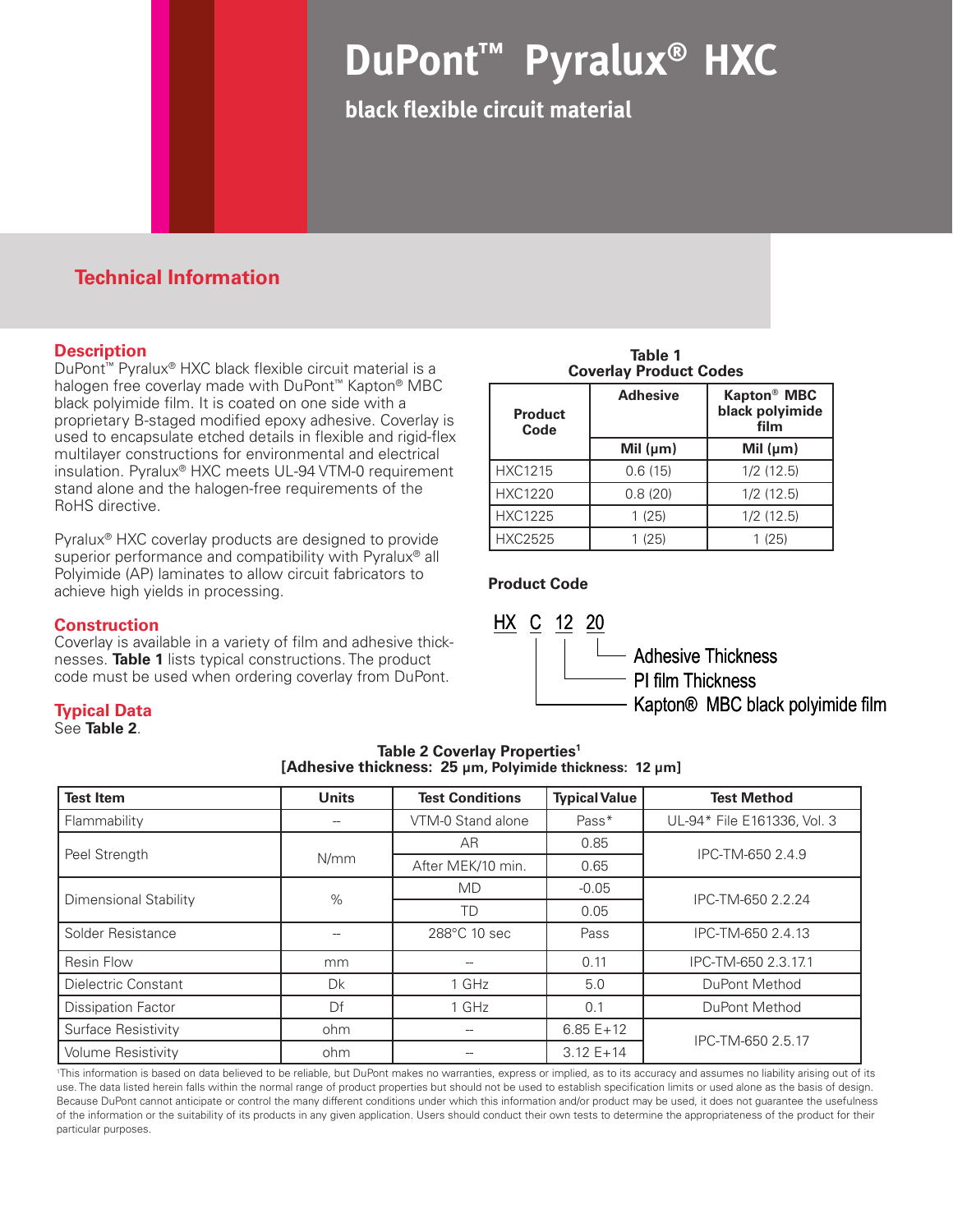## **Packaging**

DuPont™ Pyralux® HXC black flexible circuit material coverlay composites are supplied on 19.7/9.8 inch (500mm/249mm) wide by 656 ft (200m) long rolls.

## **Processing**

Laminating conditions for Pyralux® HXC flexible composites are typically in the following ranges:

| Part Temperature: | 160-180°C (320-356°F)         |
|-------------------|-------------------------------|
| Pressure:         | 2–4 MPa (290–580 psi)         |
| Time:             | 60–90 minutes, at temperature |

If press pad made by paper is used, be sure to confirm that non de-lamination occurs between adhesive and film. Moisture in press pad may make adhesive weaker and cause de-lamination. For further processing information, contact your DuPont representative.

#### **Storage**

The products need refrigeration and should not be frozen. Keep coverlay at 5°C or below. Room temperature accelerates adhesive's semi-cured condition. If storage conditions have been deviated from these limits, the shelf life is reduced. Keep the material clean and well protected.

This product should retain its original properties for normal usage within four months from the production date, if kept as advised above.

Coverlay should not be automatically discarded if storage conditions have deviated from these limits. We recommend that material which has been stored outside these conditions be examined in a practical test before being committed to production.

## **Safe Handling**

Pyralux® HXC coverlay composites contain a B-staged adhesive. Because B-staged adhesive contains trace quantities (parts per million) of unreacted monomers, precautions and recommendations should be taken to minimize contact.

To eliminate contact between the skin and the adhesive, wear lint-free gloves or fingerpads. Anyone handling Pyralux® HXC should wash their hands with soap before eating, smoking, or using restroom facilities. Gloves and fingerpads should be changed daily, and wash other protective clothing frequently.

Adequate ventilation and exhaust is recommended in press rooms to prevent the buildup of potentially harmful vapors, to remove disagreeable odors and to dissipate heat. Drill rooms should be furnished with standard equipment recommended by drill vendors and required by OSHA standards.